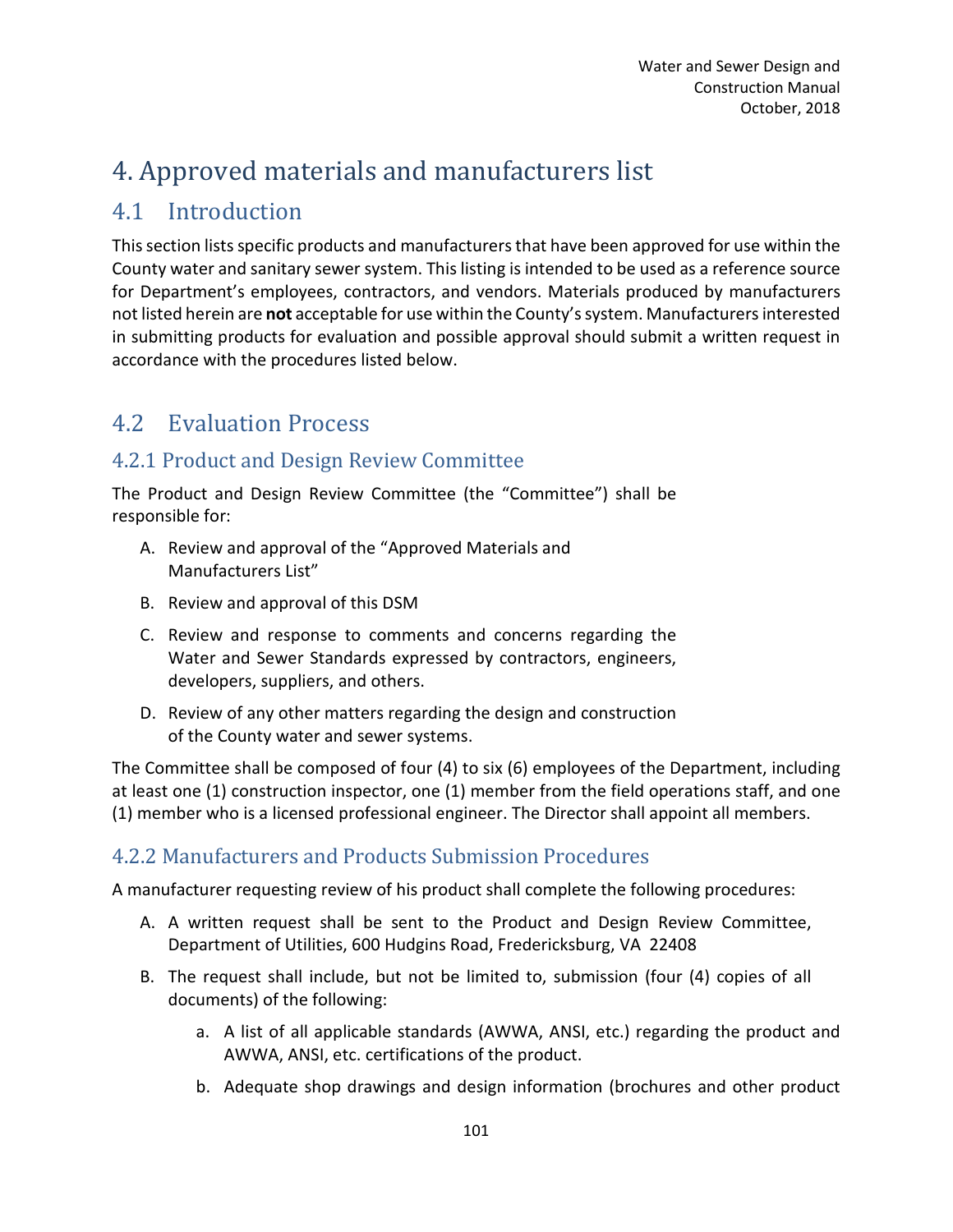information).

- c. Location of the manufacturer's plant.
- d. Location of the nearest local distribution point and retail outlet.
- e. A list of any special tools, fittings or methods of construction that the product may require for installation or maintenance.
- f. Spare parts and service availability information.
- g. A 5-year history of the product documenting its performance.
- h. Warranties.
- i. Product sample (where appropriate). Submit one sample only of each product.
- j. User references, with contact person and telephone numbers.
- k. Life cycle costs.
- l. A statement of why the approval of the product would be beneficial to Spotsylvania County.
- m. Submissions shall be made at least forty-five (45) days prior to the meeting at which review is requested.

The applicant may be requested to make a presentation regarding the product to the committee that shall not exceed twenty (20) minutes. Representatives at the meeting shall be in a position to offer any type of background on product use and locations, design and reference checks. The representative shall also have the authority to approve a trial run in the County if requested.

## 4.2.3 Design and Construction Submission Procedures

Questions, comments and requests for changes to the DSM shall be made in writing to the Committee at the above address. The Committee shall review each request.

# 4.2.4 Design Changes

The manufacturer shall provide written notice to the Committee of any modifications in product design or material that occur after the Committee's approval. Such changes may require further evaluation of the Committee and can constitute grounds for withdrawal or modification of approval.

## 4.2.5 Withdrawal of Approval

The Committee may withdraw any approval as a result of a design change, field observation, testing, product failure, or other factors that, in the Committee's opinion, warrant such withdrawal.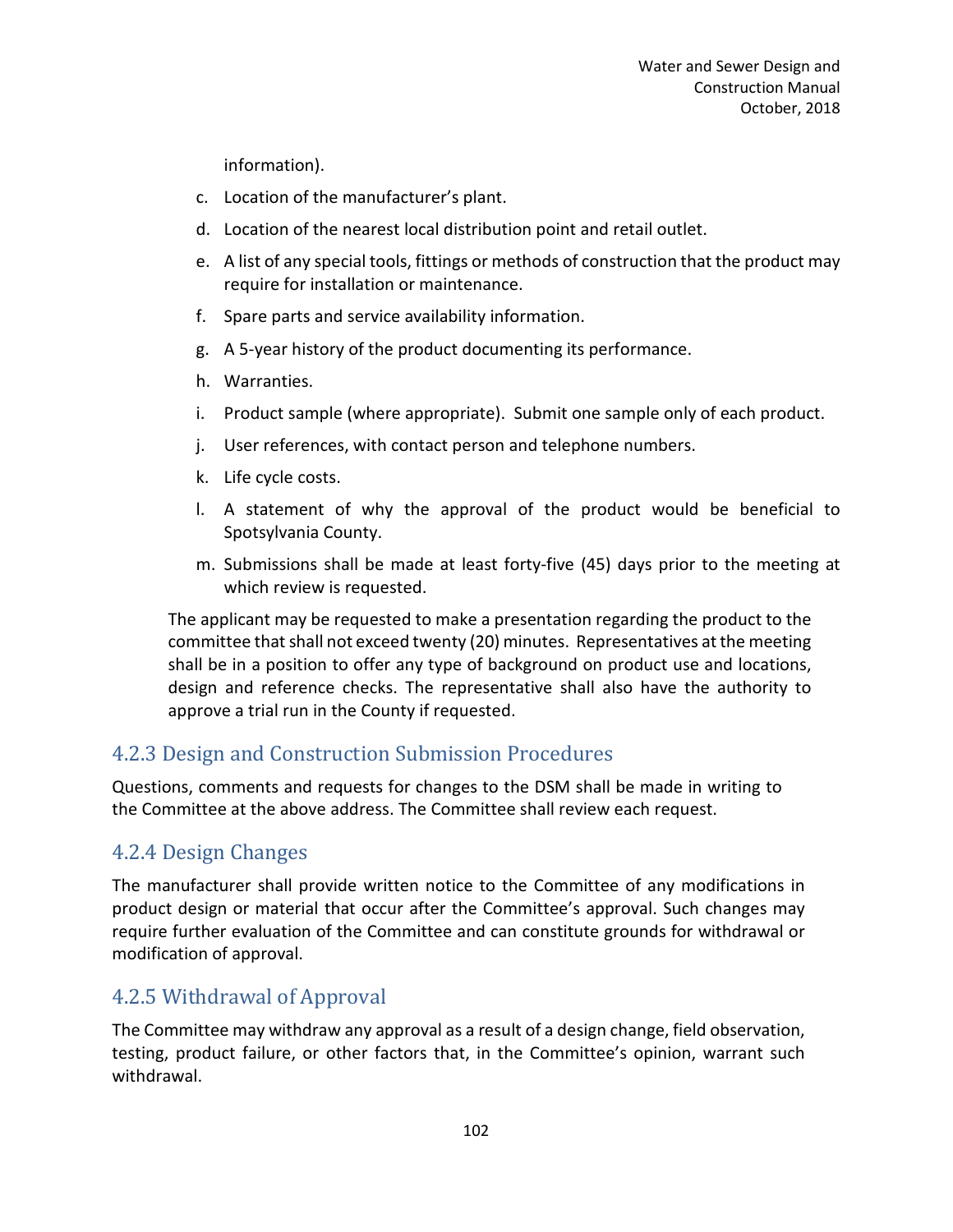# 4.2.6 Committee Recommendations

After completion of the review, the Committee shall reach a consensus regarding approval, continuing the matter from meeting to meeting, if necessary All product evaluations are final. Any product that is not approved cannot be resubmitted for one (1) year from the date of the Committee's denial.

For each product that has been submitted, one of the following recommendations will be made:

- A. Approval for Use: This approves a product for use throughout the Department's service area. All use of the product will be in conformance with the manufacturer's specifications and good engineering practices.
- B. Conditional Approval for Use: This approves a product for use throughout the Department's service area; however, the product will be reviewed periodically to ensure that use and functionality are acceptable to the Department. After a suitable period of field observation and review established by the Committee in its sole discretion, the recommendation may be upgraded to Approval for Use. If, during the field observation period, problems with installation, operation or maintenance of the product are observed, the Committee may downgrade the product to Disapproved for Use. All use of the product shall be in conformance with the manufacturer's specifications and good engineering practices.
- C. Limited Approval for Use: This approves a product for use only in certain sites or Projects within the Department's service area. The Committee shall determine where the product can be used. The product will be reviewed periodically to ensure that use is acceptable to the Department. After a suitable period of field observation and review as established by the Committee in its sole discretion, the recommendation may be upgraded to Conditional Approval for Use or Approval for Use. If, during the field observation period, problems with the installation, operation or maintenance of the product are observed, the Committee may downgrade the product to Disapproved for Use. All use of the product shall be in conformance with manufacturer's specifications and good engineering practices.
- D. Disapproved for Use: The product may not be used anywhere in the Department's service area. If a product has been given a Disapproved for Use by the Committee, the Committee will not give the product a second review unless significant changes have been made to it. In no event shall the Committee reconsider a disapproved product until at least twelve (12) months have passed from the date of disapproval.
- E. Insufficient Information: The manufacturer did not provide sufficient information to the Committee to evaluate the product. When the Committee has received additional information, The Committee will evaluate the product after it receives sufficient information to conduct an evaluation. As part of the request for additional information, the Committee may request a presentation from the manufacturer.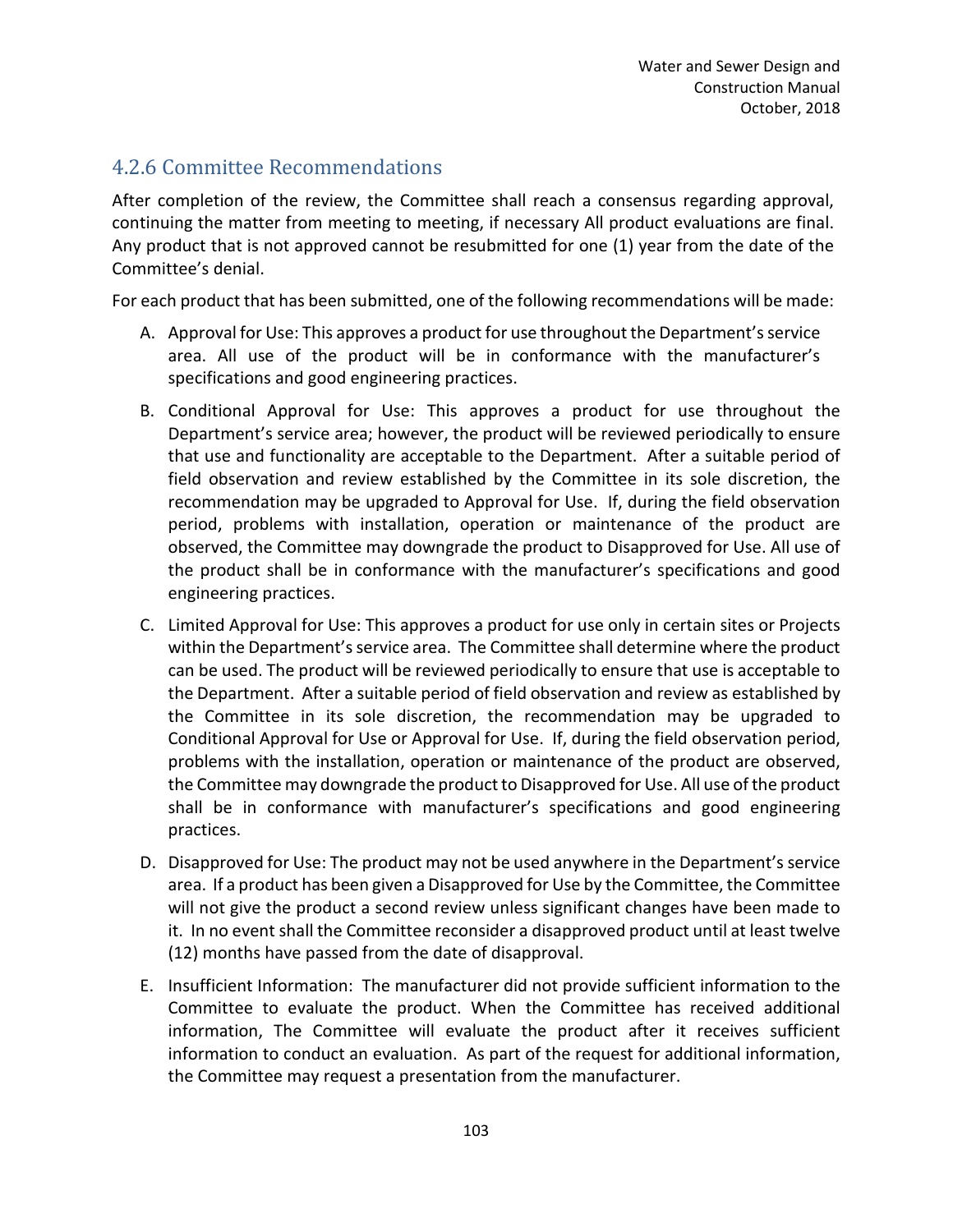# 4.3 Water System

### 4.3.1 Water Pipe

### 4.3.1.1 Polyvinyl Chloride (PVC) 6" to 10"

A. AWWA: C-900 Minimum Class DR14.

Manufacturers:

- a. National Pipe & Plastics
- b. North American Pipe
- c. Diamond Plastics

#### 4.3.1.2 Zinc Coated Ductile Iron (DIP)

A. AWWA: C-151 Minimum Pressure Class 350 (12" or less), Minimum Thickness Class 52 (Greater than 12")

Manufactures:

- a. U.S. Pipe and Foundry Company
- b. McWane
- c. American Cast Iron Pipe Company

#### 4.3.1.2.1 PUSH-ON OR MECHANICAL JOINT

A. AWWA: C-151 Minimum Pressure Class 350 (12" or less), Minimum Thickness Class 52 (Greater than 12")

Manufacturers:

- a. McWane
- b. U. S. Pipe and Foundry Company
- c. American Cast Iron Pipe Company

#### 4.3.1.2.2 PUSH-ON RESTRAINED JOINTS

A. AWWA: C-151 Minimum Pressure Class 350 (12" or less), Minimum Thickness Class 52 (Greater than 12")

- a. McWane (TR-Flex)
- b. U.S. Pipe Tr-Flex
- c. American Flex Ring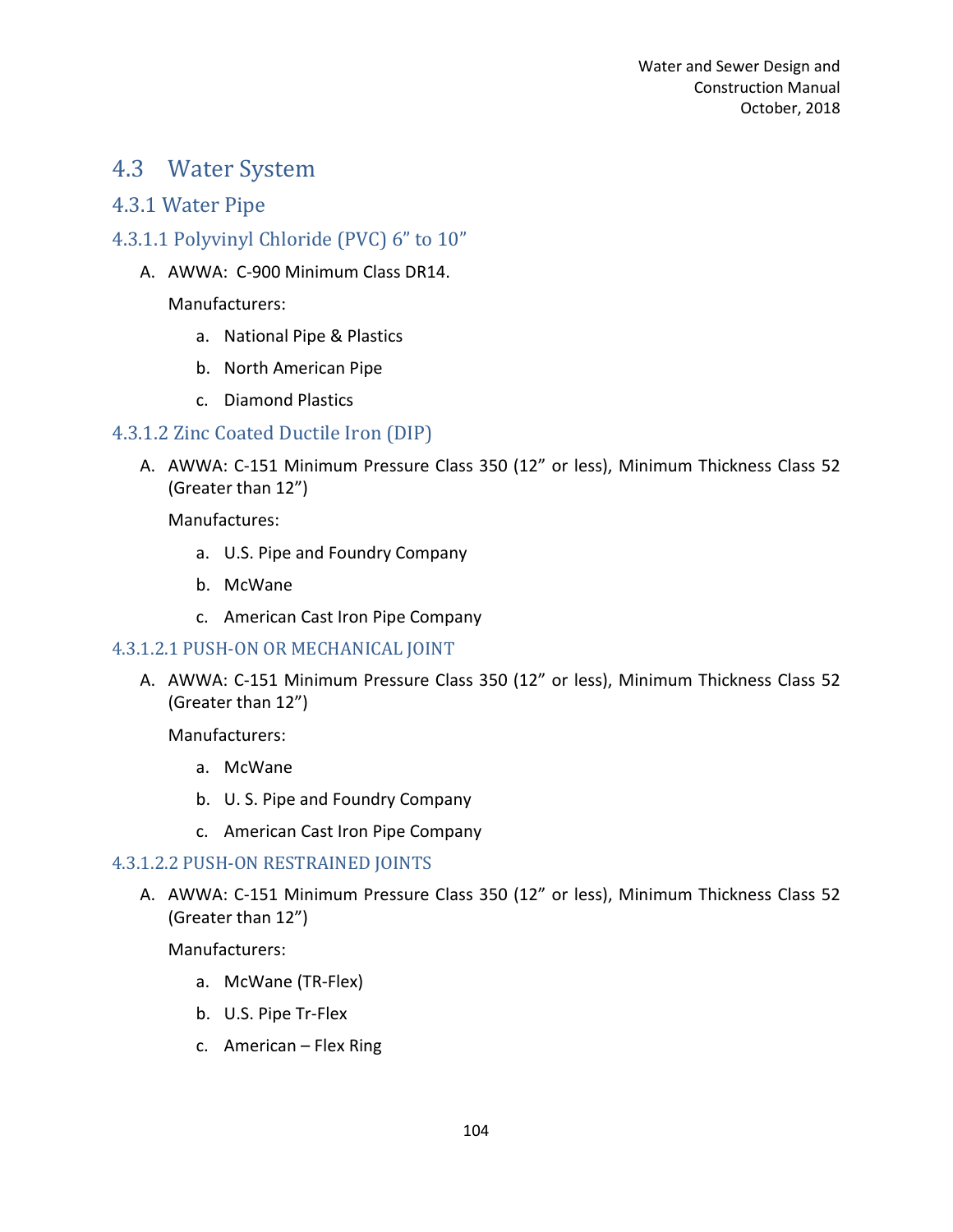4.3.2 Fittings: (Bends, Crosses, Tees and Grade-Lok Offset Glands) Ductile Iron Only

- A. AWWA: C-110
- B. AWWA: C-153 Compact

Manufacturers:

- a. Tyler Union
- b. U.S. Pipe and Foundry Company
- c. Sigma Corporation
- d. Star Pipe Products, Inc.

## 4.3.3 Couplings (Transition or Straight) Non-Restrained

A. Stainless steel bolts and nuts and outside finish heat fused nylon coating or fusion bonded epoxy coating; minimum twelve inch (12") long body.

Manufacturers:

- a. Romac 501 Series Long Sleeve
- b. Ford #FC2A Long Sleeve
- c. Ford Ultra Flex

#### 4.3.4 Water Valves

- A. Outside finish: heat fused nylon coating or fusion bonded epoxy coating.
- B. Body: Ductile Iron only

#### 4.3.4.1 Resilient Seated Gate Valves

A. AWWA C509

- a. Kennedy (Model KenSeal 8071SS))
- b. Mueller A-2361 (Resilient Wedge)
- c. U.S. Pipe Metroseal f250 (USP1) (C515)
- d. M & H (Style 4067)
- e. American Flow Control (Series 2500) (C515)
- f. Clow Figure F-6100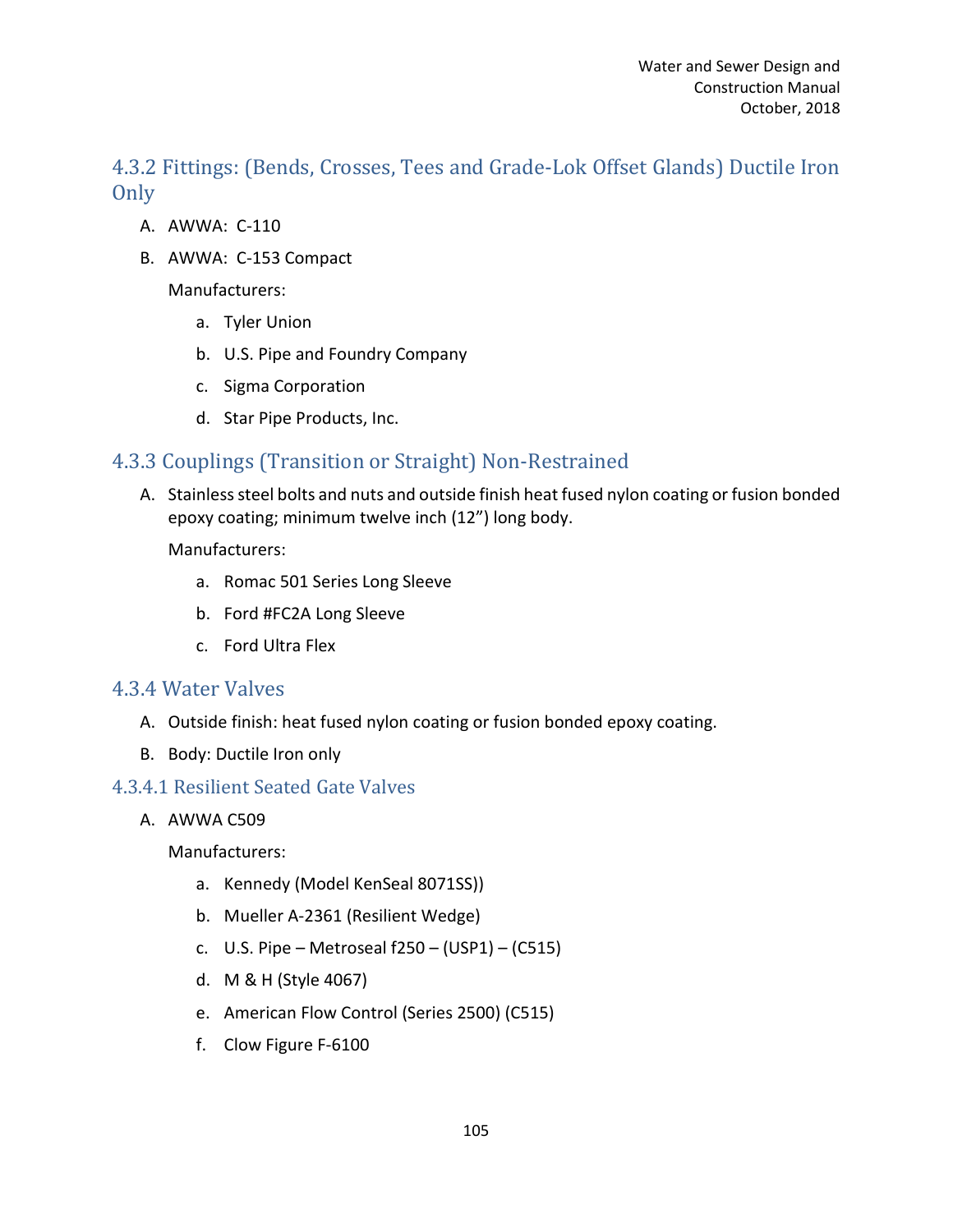#### 4.3.4.2 Butterfly Valves 14" and Greater

A. AWWA C504

Manufacturers:

- a. Mueller Lineseal III
- b. DeZurik (BAW)
- c. M & H Style 4500

#### 4.3.5 Fire Hydrants

A. AWWA C502, All Brass shall be NSF 61 approved

Manufacturers:

- a. Mueller (Super Centurion 250)
- b. Kennedy K81D

## 4.3.6 Meter Setters Two Inches (2") (See Appropriate Standard Details)

A. Ball valve inlet and outlet, fifteen inch (15") height, FIP

Manufacturers:

- a. Ford VBB77-15B-11-77
- b. Mueller B-2423
- c. AY McDonald (720B715WWFF775)

## 4.3.7 Corporation Stops: Three-quarter Inch (¾") through One Inch (1")

A. AWWA/CC taper by compression, Key or Ball Valve (Ball Valve must be used when static pressure is greater than 100 psi)

Manufacturers:

- a. Ford: F-1000-3 (FB1000-3-Q-NL)
- b. Ford: F-1000-4 (FB1000-4-Q-NL)
- c. Mueller: P-2500B,  $\frac{3}{4}$ " and  $1$ " (B25008N,  $\frac{3}{4}$ " and  $1$ ")
- d. AY McDonald 74701BQ, ¾" and 1

## 4.3.8 Compression Fittings

- a. Mueller 110
- b. Ford Pack Joint C-84 (- Q Quick Joint)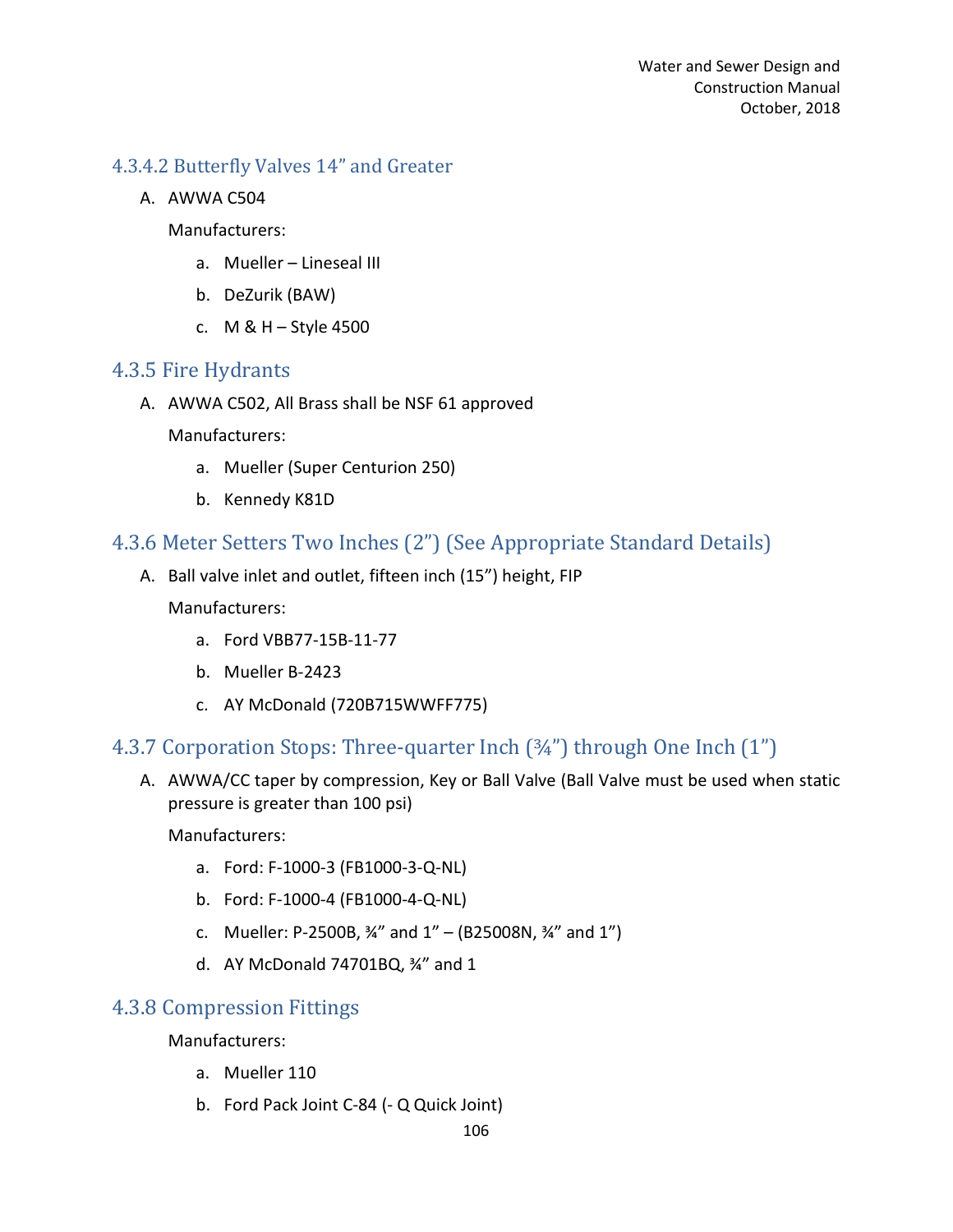#### c. AY McDonald (-Q Mc Quick Compression)

#### 4.3.9 Tapping Sleeves

#### 4.3.9.1 M. J. Cast Iron or Ductile Iron Sleeve

#### Manufacturers:

- a. Mueller (H-615 for  $4'' 24''$  on Ductile Pipe and H-619 for  $6'' 12''$  A/C Pipe)
- b. American Flow Control (Model 2800-A for A/C pipe; Model 2800-C for  $6'' 12''$ D.I. and PVC pipes; Model 1004 for PVC pipe and 16" and larger D.I. pipe)

#### 4.3.9.2 Resilient Seated Wedge Tapping Valves, AWWA C509

A. AWWA C509

Manufacturers:

- a. American Flow Series 2500 Resilient Wedge Valve (C515)
- b. Mueller T-2361 Resilient Wedge Valve (for 6" 12" only)
- c. Kennedy Model– Model 8950

### 4.3.10 Air Release Valves

#### Manufacturers:

a. Cla-Val 34AR

#### 4.3.11 Precast Concrete Vaults

Manufacturers:

- a. Americast
- b. Clear Flow Company
- c. Contractors Precast Corporation
- d. Hanson Pipe and Products
- e. Rotondo Precast

## 4.3.12 Water Meter Barrels/Vaults

- a. Hi-Density Polyethylene Plastic Box Carson Plastic Industries
- b. Bingham & Taylor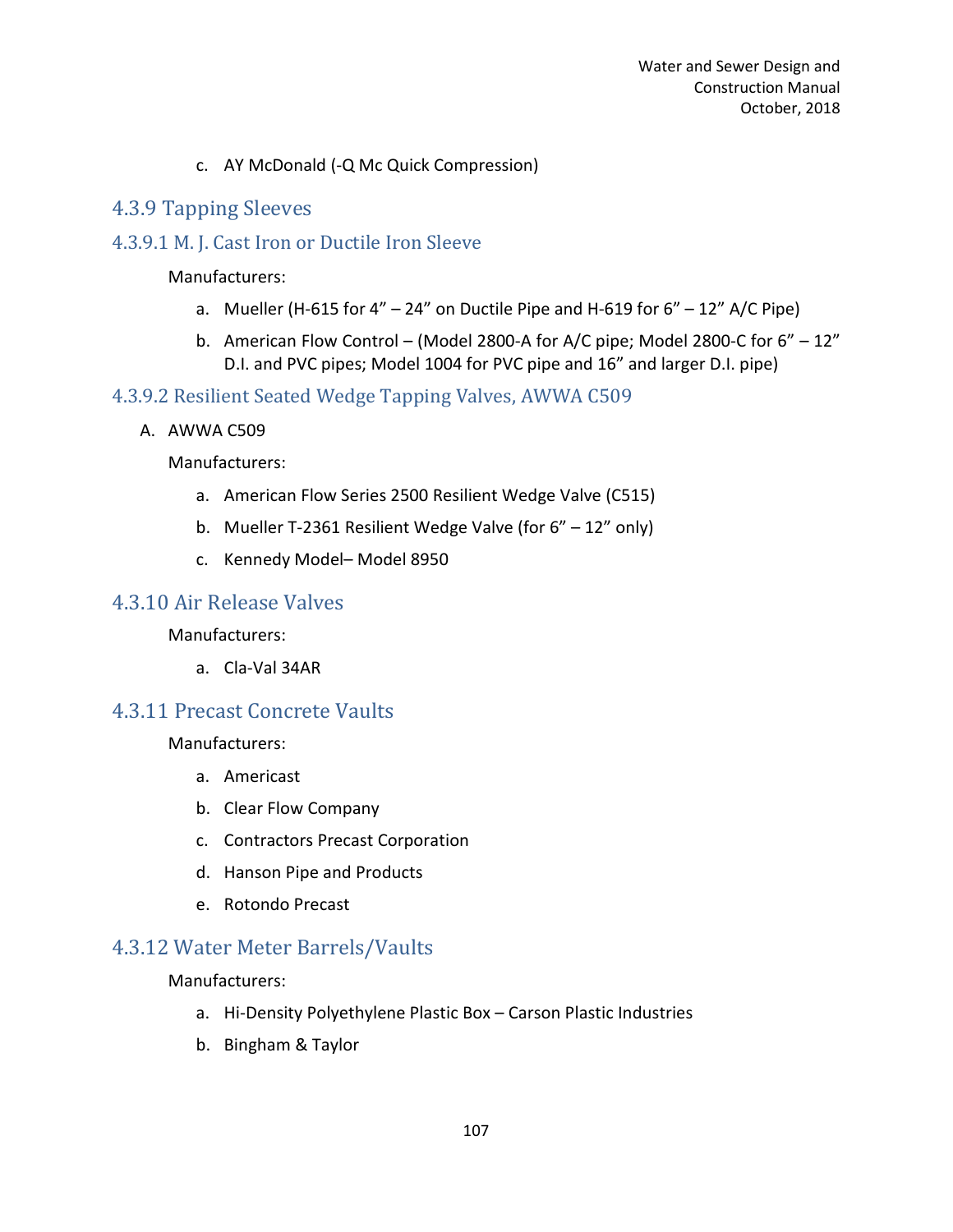# 4.3.13 Water Meter Barrel Frames and Covers

- A. All meter lids shall have one and three-quarter inch (1 3/4") hole in center
- B. All meter barrel lids shall be molded of a composite polymer to include a three inch (3") cast iron washer and shall be capable of withstanding traffic loading.
- C. Manufacturers:
	- a. Ford Monitor MC-24T with Pentagon nut
	- b. Ford C32T (18" Locking Meter Box and Lid)
	- c. Ford EXT-1 (18" x 24" Extension Ring)
	- d. Mueller
	- e. Bingham & Taylor
	- f. Vestal 32-233 #RMC-18L W/SN W/TR (18" Meter Frame & Cover)
	- g. Vestal 32-043 #ER-1824 Expanda Ring
	- h. Vestal 32-256 #Monitor R&C W/SN W/TR (20" Monitor Ring and Cover)
	- i. Vestal 32-046 #ER-2024 Expanda Ring
	- j. Vestal 32-280 #RMCL EX-HVY W/SN W/TR (Extra Heavy Locking Cover, Touch Read)
	- k. 32-090 #EX-HVY Monitor R&C W/SN W/TR (Locking Ring and Cover, Touch Read)
	- l. Capitol MXB-1241 (24" Monitor Style Meter Frame & Cover)
	- m. Capitol MBX ADP (18" Meter Pit Adapter Ring)
	- n. Capitol MBX C32 (18" Locking Meter Box and Lid)
	- o. AY McDonald 74Q 32 CT (18" Locking Meter Box and Lid)
	- p. AY McDonald 74MX1 Extension Ring
	- q. AY McDonald Heavy Traffic Lid 74MAL115HRG

#### 4.3.14 Valve Boxes

A. Cast-Iron Slip type only

- 1. Bingham & Taylor
- 2. Capitol Foundry
- 3. Sigma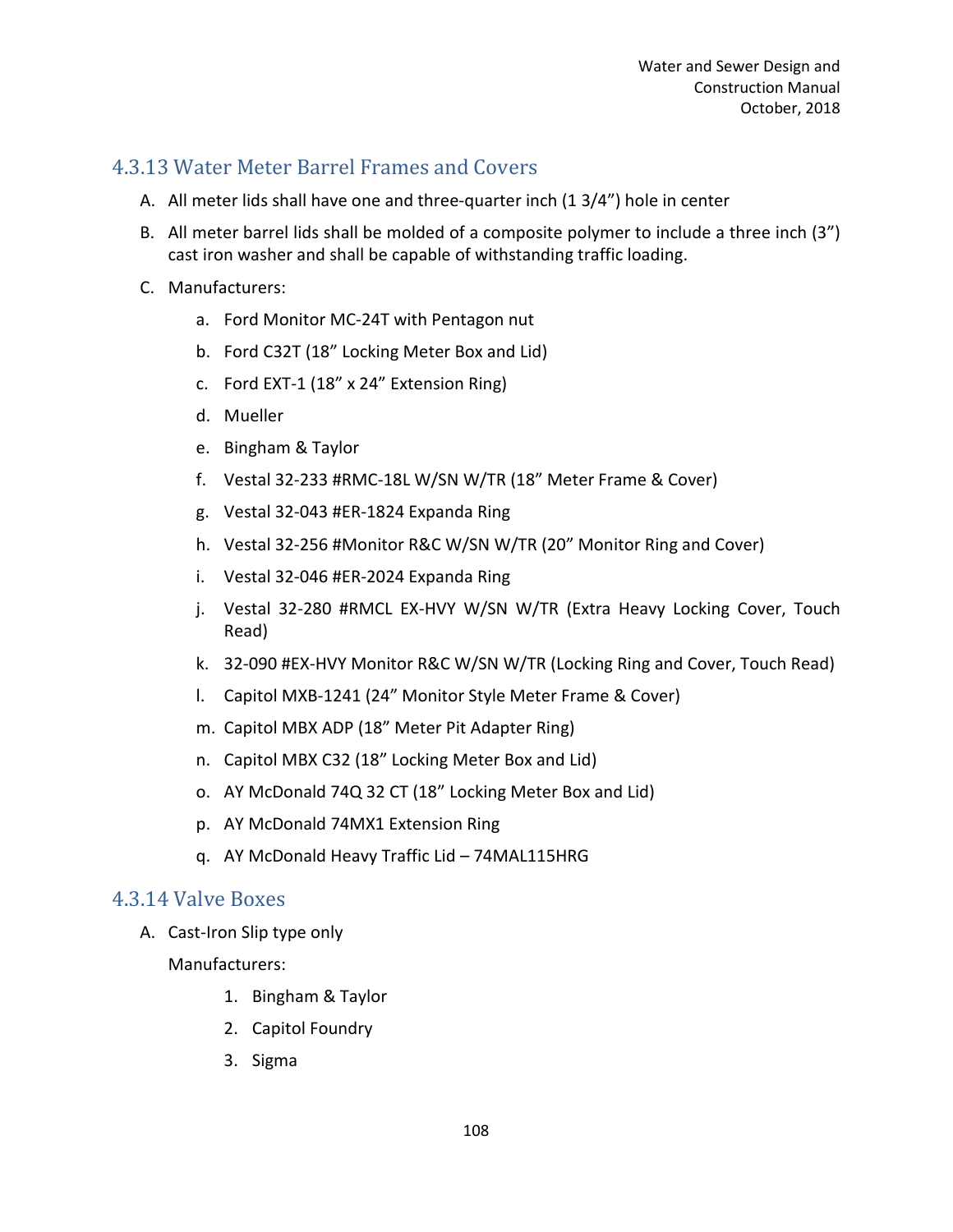### 4.3.15 Copper Tubing, ASTM B88

- A. Type K (Soft) ¾" and 1" Service Lines Manufacturers:
	- 1. Mueller
	- 2. Cerro
	- 3. CMC Howell Metal
	- 4. Cambridge Lee
- B. Type K (Hard) 1 ½" and 2" and Service Lines

Manufacturers:

- 1. Cambridge Lee
- 2. Mueller
- 3. Cerro

#### 4.3.16 Service Saddles

A. No service saddles allowed

#### 4.3.17 Pipe Restraints

A. Must Be UL Listed and FM Approved

Manufacturers:

- a. EBAA Iron, Inc. (Megalug 1100, 1500, and 2000)
- b. Star Pipe Products, Inc. (All Grip and Star Grip)
- c. Ford Uni-Flange (Series 1500 and 1400)
- d. Sigma One-Lok Retainer Glands for C900/C905 and Ductile Iron Pipe
- e. Romac Style 611 (PVC Pipe)
- f. Romac Roma Grip Wedge (PVC and Ductile Iron Pipe)

#### 4.3.18 Sampling Stations

Manufacturers:

a. Kupferle's MainGuard #94WM

## 4.3.19 Casing Spacers (Stainless Steel Only)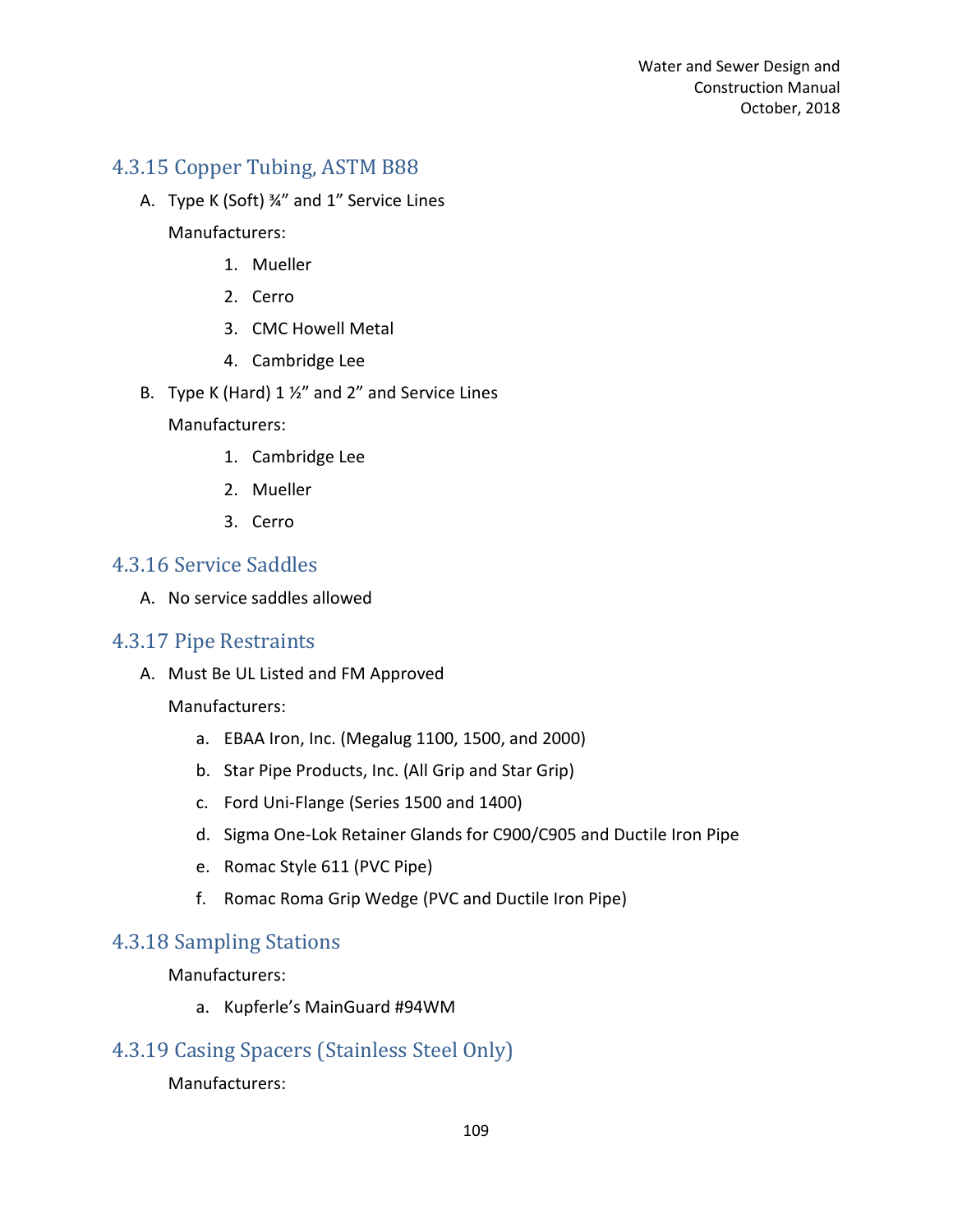- a. Cascade Style CCS with Style CCES End Seals
- b. PSI Model #C8G-2 and Model #C12G-121
- c. BMW SS Stainless Steel Casing Spaces

# 4.3.20 Double Check, Double Detector Check and Reduced Pressure Principle **Devices**

A. American Society of Sanitary Engineering Seal Approval

Call Spotsylvania County backflow coordinator at (540) 507-7300 for specific applications.

### 4.3.21 Yoke Bars (Epoxy Coated Only)

A. For  $5/8$ " x  $\frac{3}{4}$ " meter

Manufacturers:

- a. Ford Y502
- b. Mueller H-5020
- c. AY McDonald 14-2
- B. For ¾" meter

Manufacturers:

- a. Ford Y503
- b. Mueller H-5030
- c. AY McDonald 14-3
- C. For 1" meter

Manufacturers:

- a. Ford Y504
- b. AY McDonald 14-4
- c. Mueller (H-5040)

### 4.3.22 Yoke Angle Valve for Copper Service Line

Key or Ball Valve (Ball Valve must be used when static pressure is greater than 100 psi)

A. For 5/8" x ¾" Meter

- a. Mueller B24273 B24273N 5/8" x  $\frac{3}{4}$ " x 1"
- b. Ford BA94-324W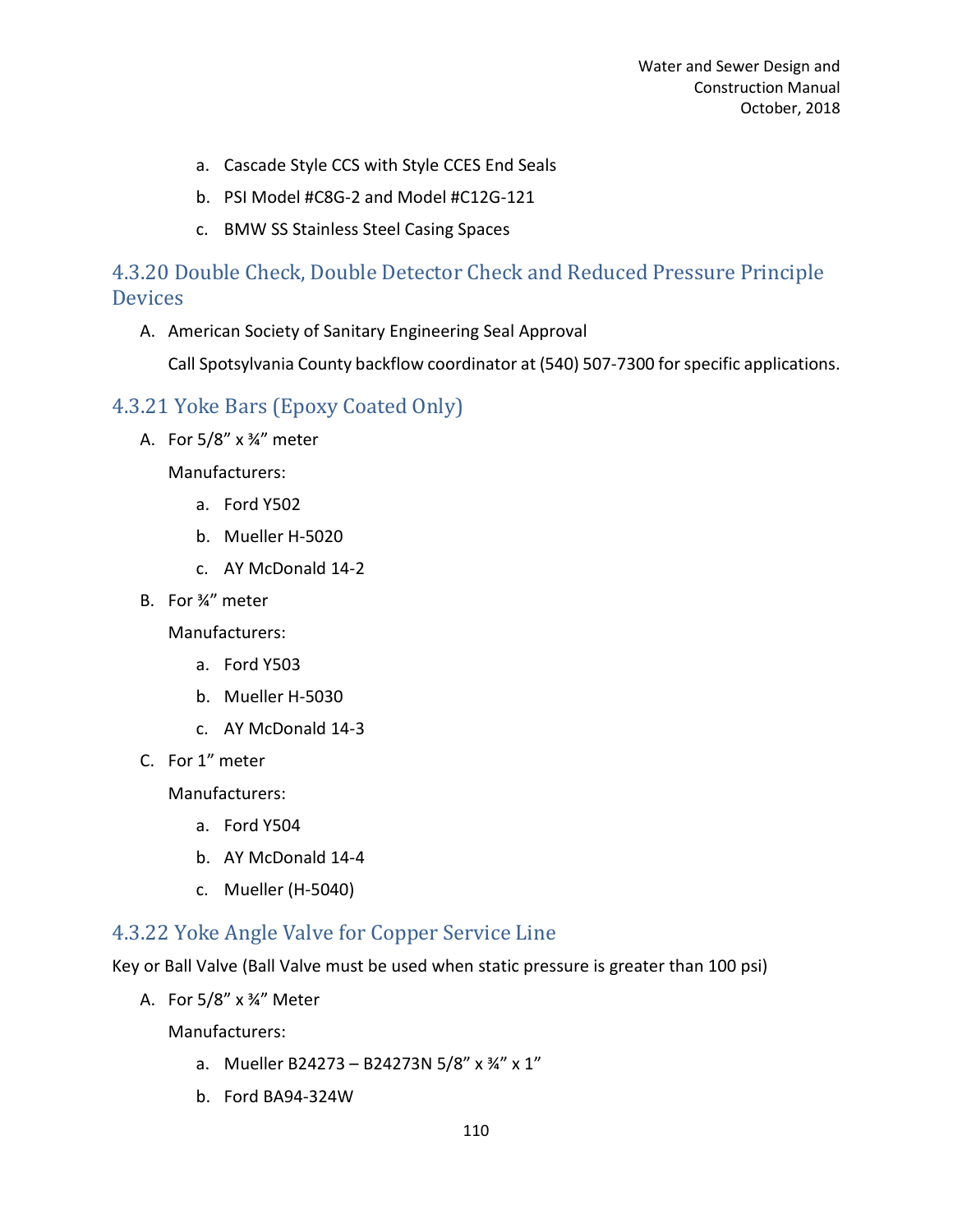- c. AY McDonald  $74602BYQ 1 \times \frac{3}{4} \times 02$
- B. For ¾" Meter

Manufacturers:

- a. Mueller B24273 B24273N ¾ x 1
- b. b. Ford BA94-324W
- c. AY McDonald  $74602BYQ 1 \times \frac{3}{4} \times 02$
- C. For 1" Meter

Manufacturers:

- a. Mueller B24273N 1
- b. Ford BA94-444W
- c. AY McDonald  $74602BYQ 1 x 1 x 04$

### 4.3.23 Yoke Angle Double Check Valve for Copper Service Line

Key or Ball Valve (Ball Valve must be used when static pressure is greater than 100 psi)

A. For 5/8" x ¾" Meter

Manufacturers:

- a. Ford HHCA 94-424-NL-Q
- b. Mueller P 14466A-AN
- c. AY McDonald 112 3Y2 34 (7112-4YQ 34)
- B. For ¾" Meter

Manufacturers:

- a. Ford HHCA 94-424 HHCA94-424-NL-Q
- b. Mueller P 14466A H-14466-AN
- c. AY McDonald 112 3Y2 34 (7112-4YQ 34)
- C. For 1" Meter

- a. Ford HHCA 94-444 HHCA94-444-NL-Q
- b. AY McDonald 112 4Y2 44 (7112-4YQ 44)
- c. Mueller H-14466AN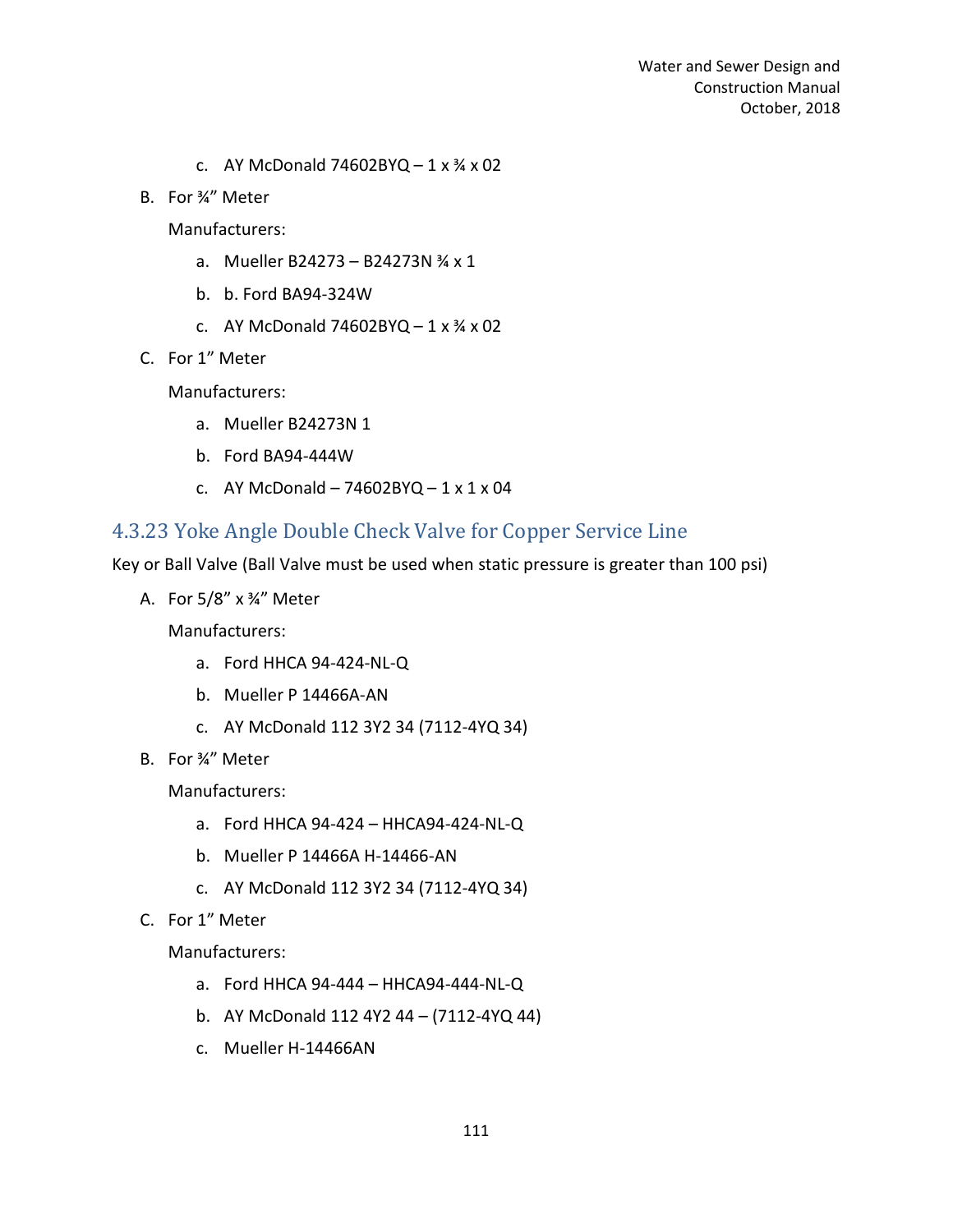#### 4.3.24 Waterline Marker

Note must be on marker: "Call 1-800-552-7001" or Utilities at (540)507-7300 before you dig

Manufacturers:

- a. Carsonite International SCH-2303
- b. Binham and Taylor
- c. Rhino

#### 4.3.25 Backflow Preventer Box

Call Spotsylvania County Backflow Coordinator at 540-507-7300 for specifications and regulations.

# 4.4 Sanitary Sewer System

### 4.4.1 Gravity Sewer Pipe

- 4.4.1.1 Zinc Coated Ductile Iron (DIP)
	- A. AWWA C151 Minimum Thickness Class 52
	- B. Acid Resistant Interior Lining

#### Manufacturers

- a. U.S. Pipe and Foundry Company (Protecto 401)
- b. American Cast Iron Pipe Company (Protecto 401)

#### 4.4.1.2 Polyvinyl Chloride (PVC) Pipe

- A. 4" SDR 26 only
- B. 6"-15": ASTM D3034, SDR 35 and/or SDR 26 minimum
- C. 18"-48": ASTM F679, wall thickness T-1
- D. Fittings: ASTM D1784
- E. Gaskets: ASTM F477

- a. Certainteed Corporation
- b. J-M Eagle
- c. Charlotte (Fittings Only)
- d. Plastic Trend (Fittings Only)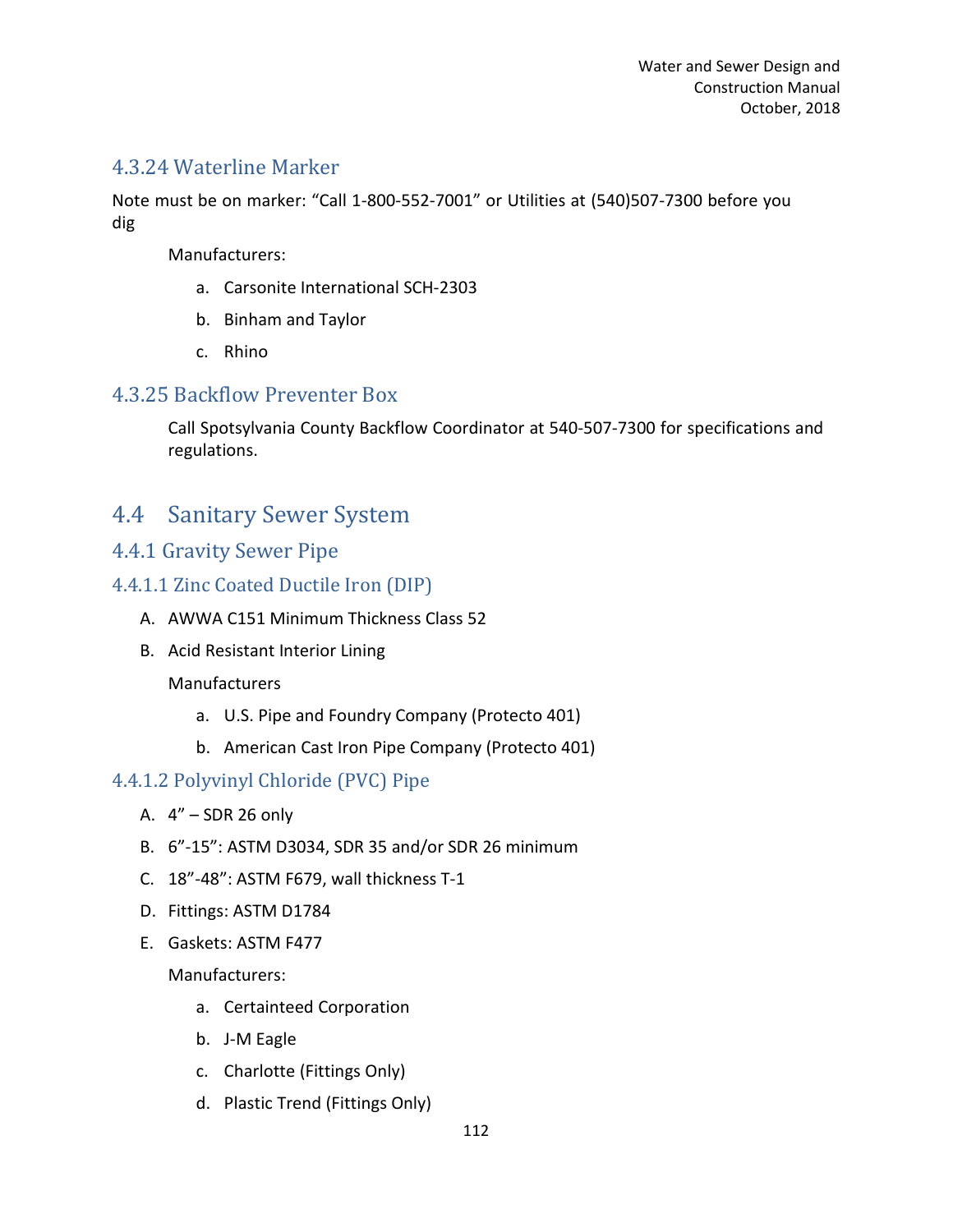- e. National Pipe and Plastics Ever-Green Sewer Pipe
- f. North American Pipe ASTM D3034
- g. Multi Fittings (SDR 35, 26 Fittings Only)
- h. Diamond Plastics (Pipe Only)
- i. Vassallo/Syroco ASTM D3034 SDR 35 and 26 (Fittings Only)
- j. Vassallo/Syroco ASTM D1336 SDR 35 and 26 (Fittings Only)
- k. Harco (Fittings Only)

#### 4.4.2. Pressure Sewer Pipe

#### 4.4.2.1 Zinc Coated Ductile Iron (DIP)

- A. Minimum Thickness Class 52 with Acid Resistant Interior Lining Manufacturers:
	- a. U. S. Pipe and Foundry Company (Protecto 401)
	- b. American Cast Iron Pipe Company (Protecto 401)

#### 4.4.2.2 Polyvinyl Chloride (PVC)

A. AWWA C-900 Minimum Class DR14

#### Manufacturers:

- a. Diamond Plastics North American Pipe
- b. National Pipe

#### 4.4.2.3 High Density Polyethylene (HDPE)

A. AWWA: C906, PE3408, Minimum SDR11, Pressure Class 200

Manufacturers:

- a. Performance Pipe
- b. Flying W
- c. Endot
- d. Isco

#### 4.4.3 Manholes: Precast Concrete

A. ASTM C478, with Rubber O-Ring Gaskets

Manufacturers:

a. Americast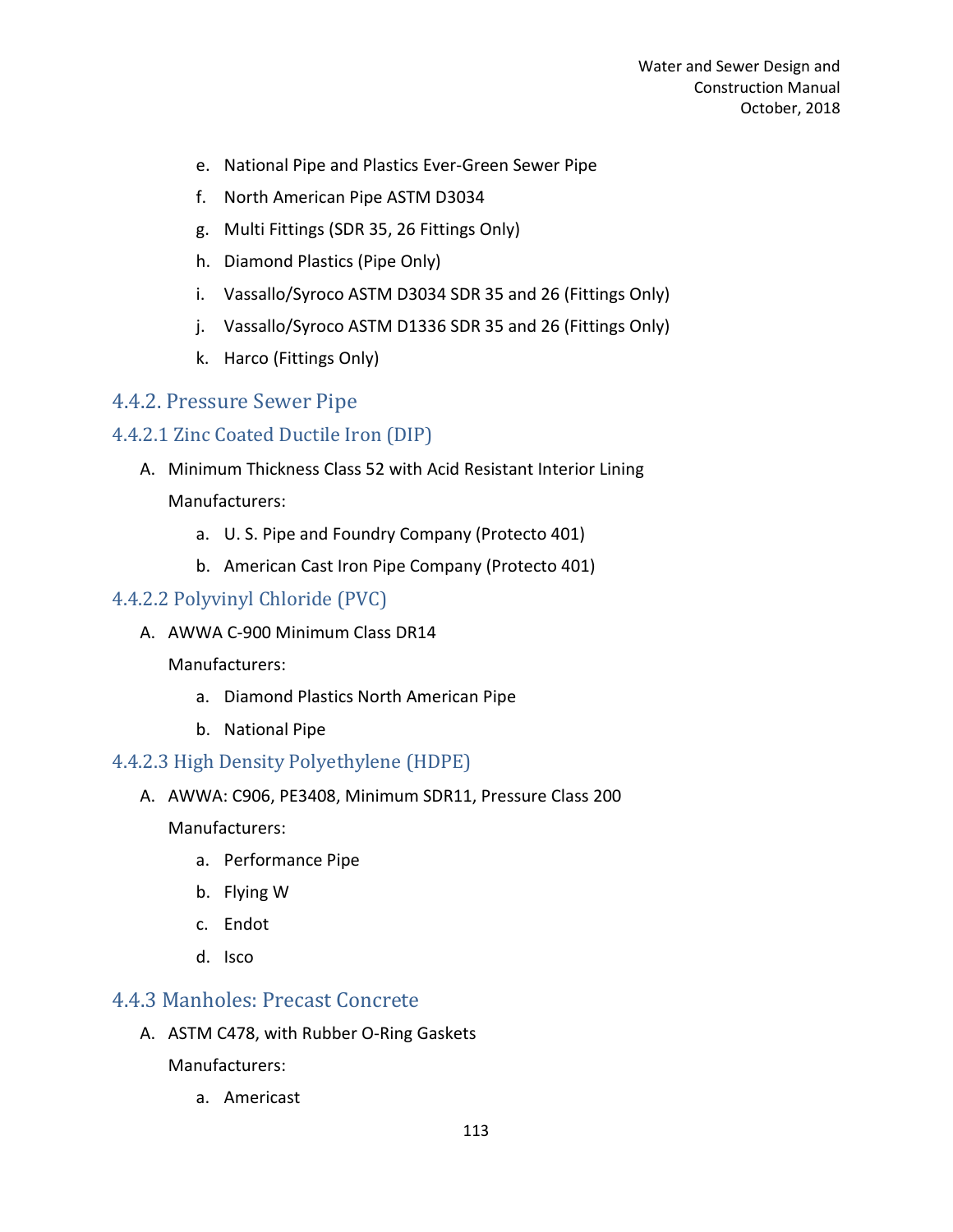- b. Contractor's Precast
- c. Hanson
- d. Frederick Precast Concrete

#### 4.4.4 Manhole Frames and Covers

- A. Standard Size Lid 23" only
- B. Offsite manholes 26" only
- C. ASTM A48, Class 35B, AASHTO M-306

#### 4.4.4.1 Standard Solid Frame and Cover

Manufacturers:

- a. East Jordan Iron Works #00194410 Manhole Frame for Standard Cover #00194443 Standard Manhole Cover
- b. Capitol Foundry MH-46821\*

#### 4.4.4.2 Watertight Frame and Cover

Manufacturers:

- a. East Jordan Iron Works #00194412 Manhole Frame for Watertight Cover #00194441 Watertight Manhole Cover
- b. Capitol Foundry MH-1682WT\*

#### 4.4.5 Manhole Liners, HDPE

Manufacturers:

- a. AgruGrip
- b. GSE Studliner

#### 4.4.6 Gaskets and Flexible Manhole Connections

A. Flexible cast-in-place seal or flexible boots installed with hydraulic pressure after manhole manufacture. Manhole openings made by hole-formers inserted during manufacture.

- a. Press-Seal Gasket Corp. Model PSX Positive Seal gasket for Installation in Pre-Casters' Plants by Factory Trained Personnel
- b. A-Lok
- c. International Precast Supply with Stainless Steel Adjustable Expansion Ring.
- d. NPC Kor-N-Seal SL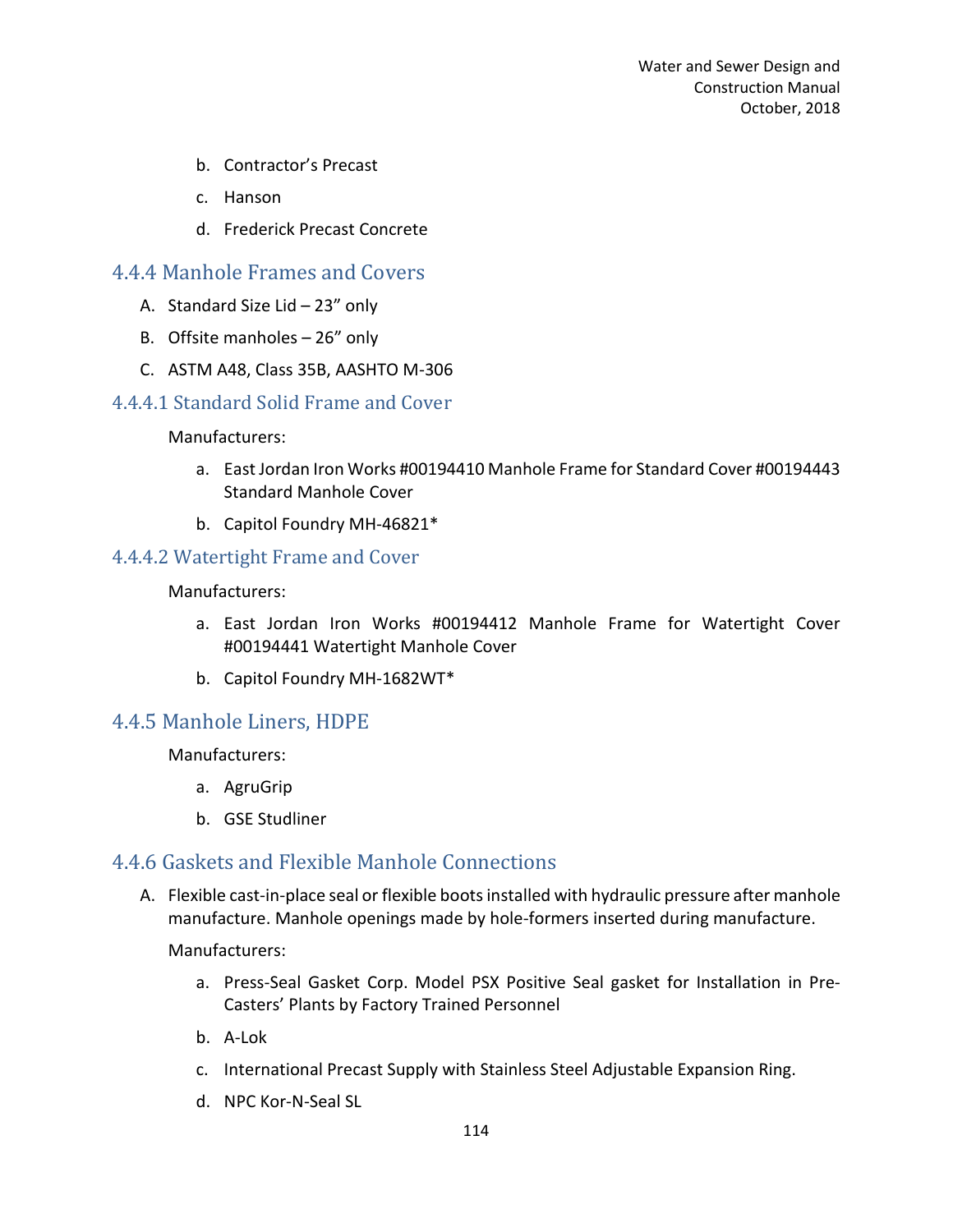# 4.4.7 Internal Chimney Seals

Manufacturers:

a. Not Allowed

#### 4.4.8 Manhole Joint Seals

O-ring gaskets meeting ASTM C-361 & ASTM C-443.

## 4.4.9 Manhole Joint Wrap (in addition to O-ring specified above)

Manufacturers:

- a. Wrapid Seal
- b. Butyl-Tite by MultiSeal, Inc.

## 4.4.10 Manhole Joint Sealers

A. Butyl Mastic

Manufacturers:

a. Ram Nek Pioneer 310 Mastic

#### 4.4.11 Waterproof Manhole Inserts

- A. Non-Corrodible with self-cleaning gas relief and vacuum relief valves Manufacturers:
	- a. Parson
	- b. Rainstopper by Southwestern Packing & Seals, Inc.

# 4.4.12 Polyethylene Slope Adjusting Ring

A. ASTM D1248

Manufacturers:

- a. Ladtech Polyethylene Manhole Adjusting Ring Wedge Design
- b. Ladtech Polyethylene Manhole Adjusting Ring Flat Design

#### 4.4.13 Saddles

Manufacturers:

a. Vasallo – ASTM – F905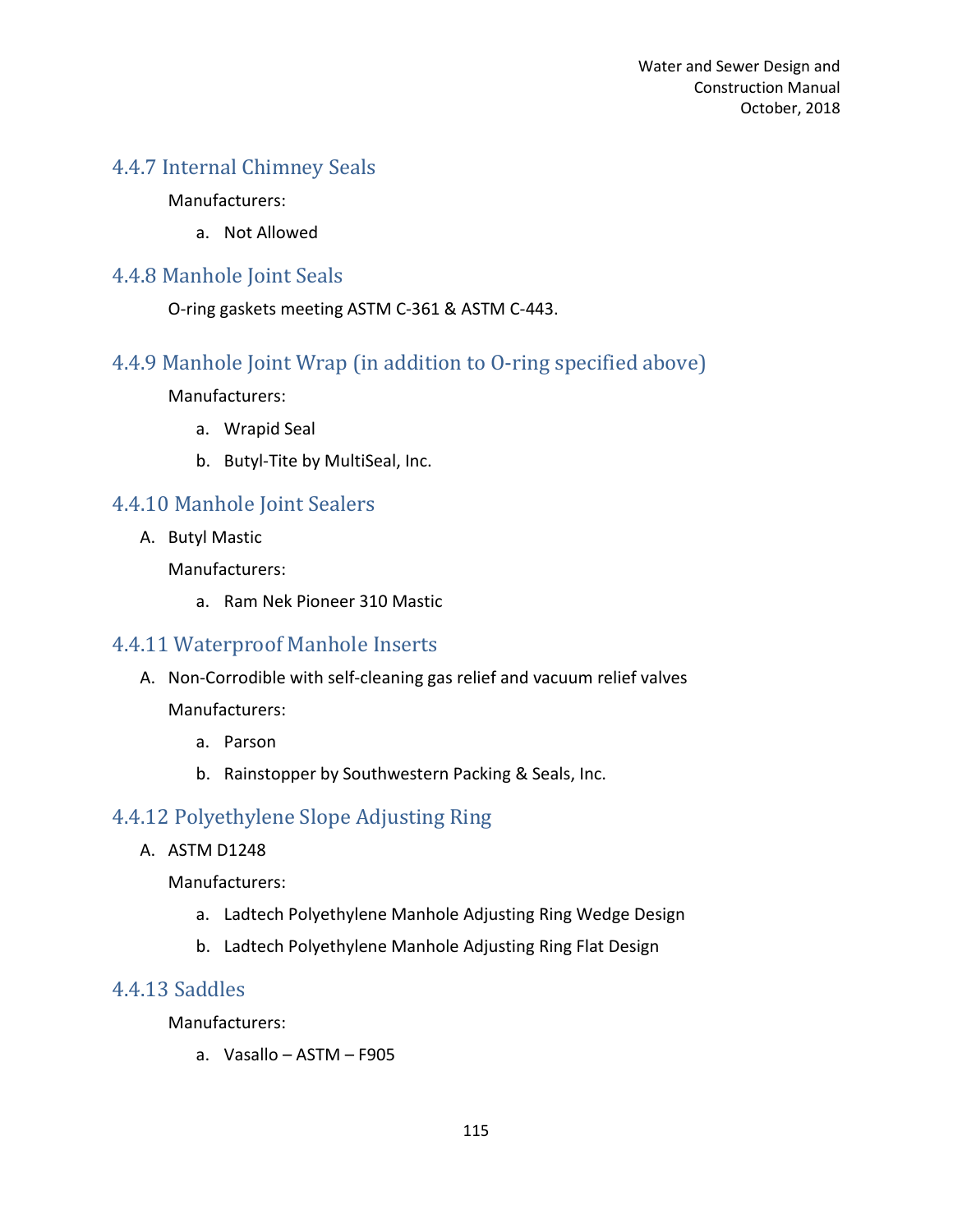### 4.4.14 Manhole Steps

Manhole steps not Required, see Sec. 2.3.3

### 4.4.15 Cleanout Cover

Manufacturers:

- a. East Jordan Iron Works 8555010/06800006
- b. Capitol Foundry WSSC-C/0\*
- c. Bingham & Taylor #8250

#### 4.4.16 Valves

#### 4.4.16.1 Valves – Plug, Full Port

Manufacturers:

- a. DeZurik Fig 100
- b. Clow Eccentric Plug Valve C5413
- c. Val-Matic

#### 4.4.16.2 Valves – Swing Check

Manufacturers:

a. Golden Anderson Figure 250-D

### 4.4.17 Backwater Valve or Manhole Vent

Manufacturers:

a. Josam 67100

#### 4.4.18 Sewage Combination Air/Vacuum Valve

Manufacturers:

a. ARI No (D-020SS)

#### 4.4.19 Sanitary Sewer Marker

Note must be on marker: "Call 1-800-552-7001 or Utilities at (540)507-7300 before you dig

- a. Carsonite International SCH-2932
- b. Bingham & Taylor
- c. Rhino